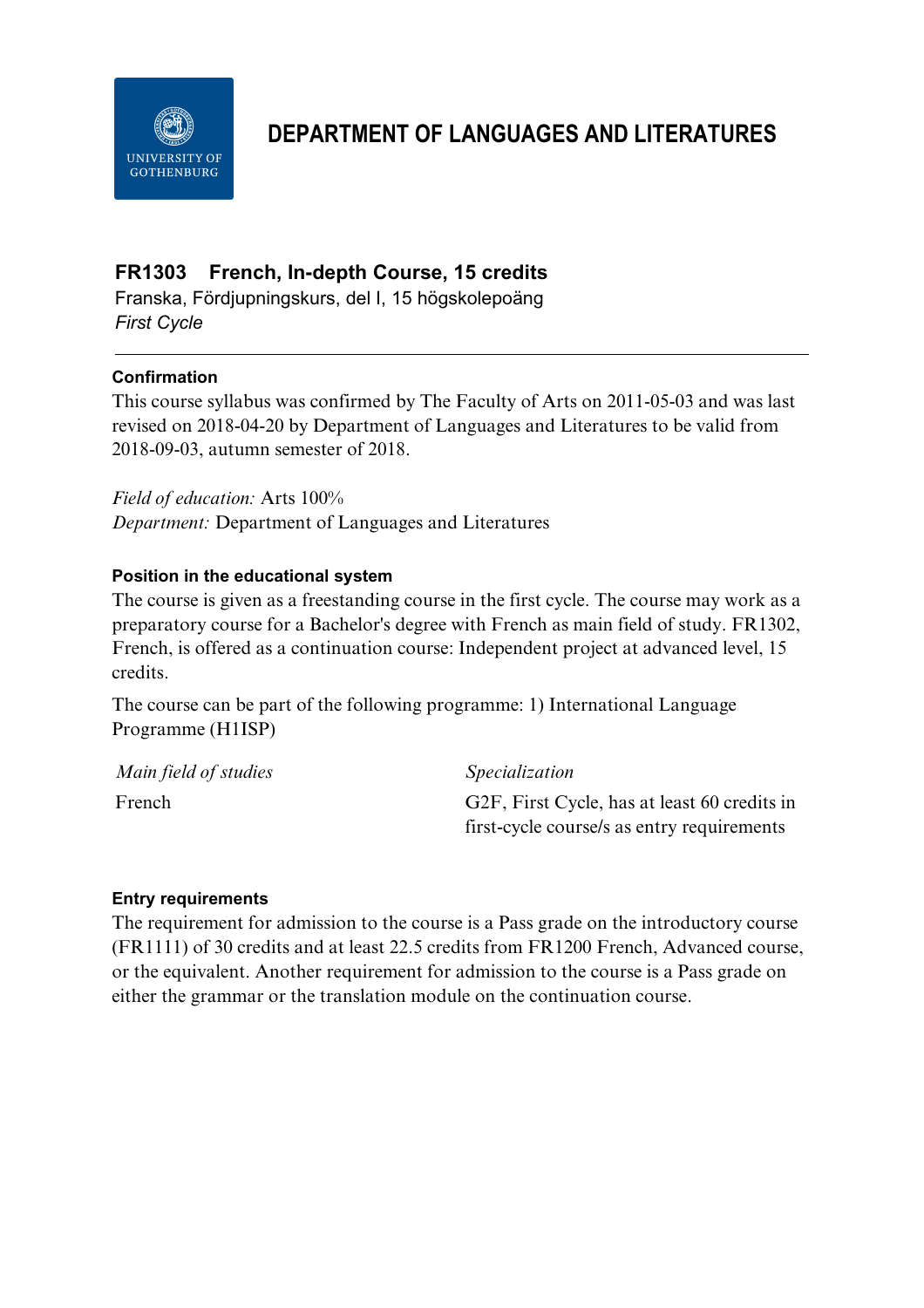#### **Learning outcomes**

On successful completion of the course the student will be able to:

#### *Knowledge and understanding*

- at a general level describe the history of French literature during the 17th and 18th centuries, from the point of view of history, intellectual history and language, important movements and key concepts as well as central authorships;
- give an account of advanced knowledge in one or several linguistic fields as well as one or several literary-critical theories;
- master more complex structures in the French language to be able to translate Swedish text into idiomatic French and be well versed in differences and similarities between Swedish and French language usage;

#### *Competence and skills*

- by means of adequate methods and concepts carry out analyses of the literary texts under study in a way that demonstrates an understanding both of the distinctive features of the works and of their literary-historical background;
- carry out linguistic analyses of French-speaking material by means of the knowledge that has been acquired within the scope of the course;
- apply literary theories, methods and concepts in the analysis of literary works;

## *Judgement and approach*

- reflect on the role of literature in 17th and 18th-century France;
- discuss the choice of theory and method in relation to material/questions in a way that demonstrate an understanding of possible consequences of these choices.

## **Course content**

The course consists of the following modules:

## **Module 1: Older French literature, 5 credits** (*Old French Literature*, 5 Higher Education Credits)

The module includes the study of fictional texts with the emphasis on the 17th and the 18th centuries, but older texts may also be included. The literary history of the periods in question is included, and the reading list also includes scholarly articles pertaining to the literature under study.

# **Module 2: Translation and contrastive analysis, 2 credits** (*Translation and Contrastive Analysis, 2 Higher Education Credits*)

In this module, the student learns to translate different types of texts into idiomatic French. In the module, structural differences between Swedish and French are also studied.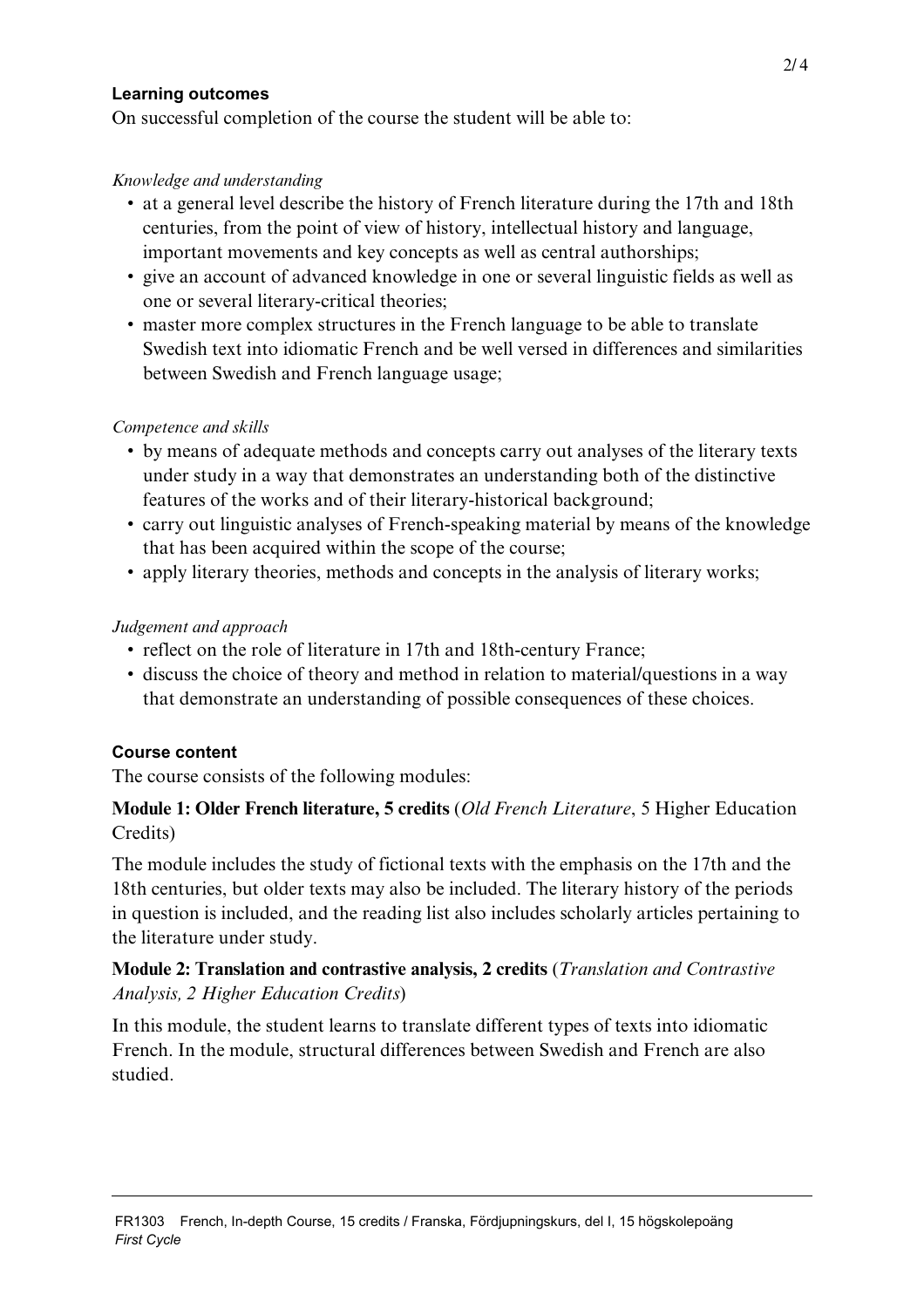# **Module 3: Linguistic method and application, 4 credits** (*Linguistics*: *Methods and Applications , 7.5 Higher Education Credits* )

The module constitutes a specialisation and application of linguistic concepts, theories and methods in one or several fields in French linguistics. The students practice carrying out independent linguistic analyses of French-speaking material.

# **Module 4: Literary-critical theory and method, 4 credits** *(Literary Theory and Method, 4 Higher Education Credits*)

The module includes the study of some influential theories in modern literature studies and exercises on applying literary-critical tools on French literature as well as discussions of choice of method in relation to the material and problems under study.

For students on the International language programme that were admitted before the Autumn term of 2017, Module 2, Translation and contrastive analysis, is constituted by the component Career planning. Students in the International language programme that were admitted in the autumn semester of 2017 or later read Career guidance to the extent that is stated in the revised programme syllabus of the programme valid from the autumn term of 2017.

## **Form of teaching**

The course can be read both as a campus course and as a web-based course.

*Language of instruction:* Swedish and French

# **Assessment**

Module 2 is assessed through a written examination. Other modules are assessed through written and oral presentations.

A student who has failed a course item is eligible for a retake exam/assignment. In connection with written assignments, supplementary assignments may be offered in order for the student to achieve a Pass grade. Such a supplementary assignment should be done within the stipulated time (normally five working days after the result has been posted). Otherwise a Fail grade will be reported.

A student who has completed an exam/assignment with a passing grade is not eligible for a retake for the purpose of receiving a higher grade. Nor may a student withdraw a test/assignment once it has been submitted for the purpose of avoiding receiving a grade for the work.

If a student who has been failed on the same examining course component twice wishes to change examiner before the next examination session, a request of this kind shall be sent in writing to the department responsible for the course and shall be granted unless there are special reasons to the contrary. (Chapter 6, Section 22, Higher Education